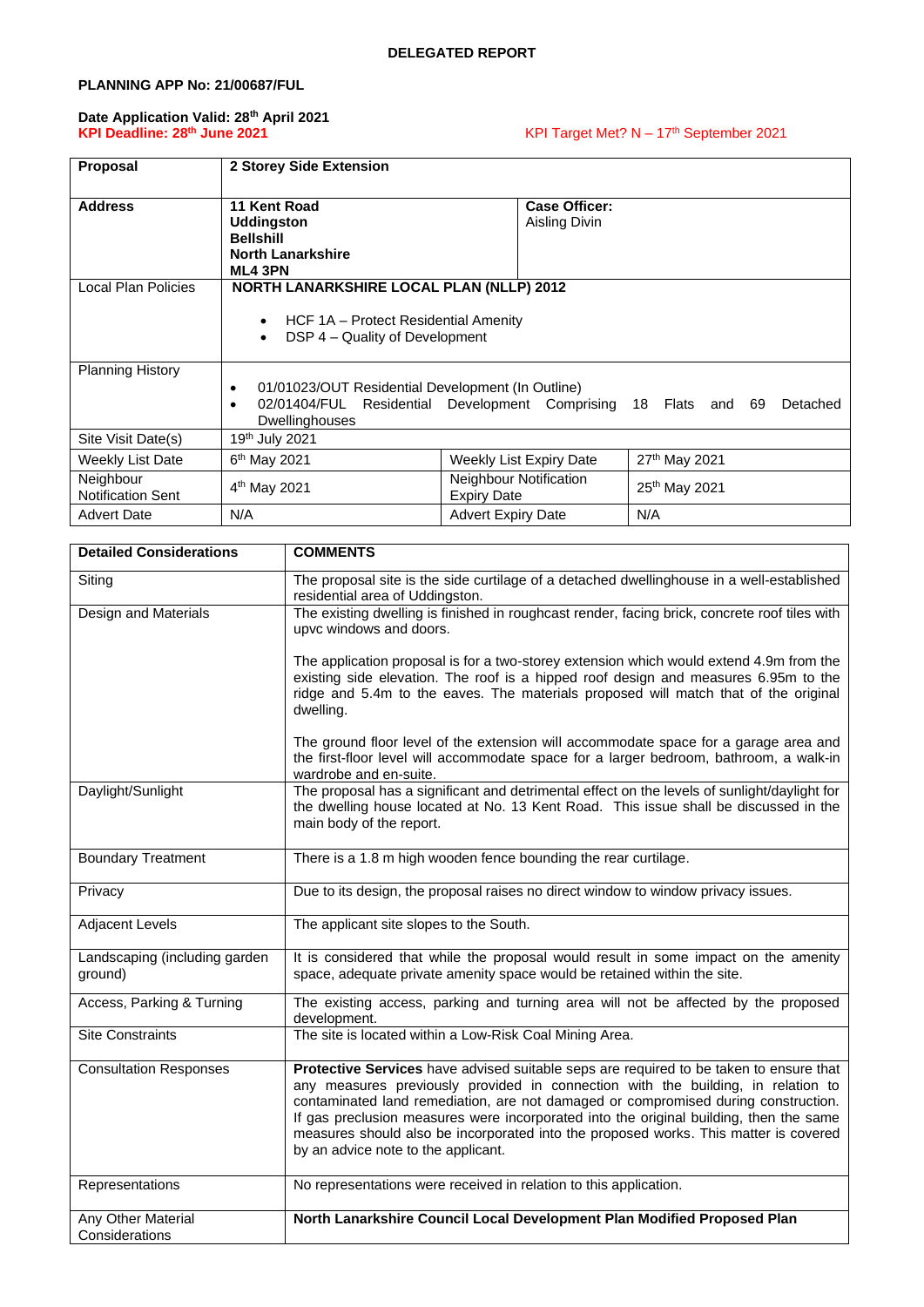| General Urban Area policy PP3 and AD3 which would seek to protect residential<br>amenity as reflected in existing local plan policy HCF1A (above)<br><b>Policy EDQ3 (Development Quality)</b> which would reflect the requirements of existing                                                                                                                                                                                                                                        |
|---------------------------------------------------------------------------------------------------------------------------------------------------------------------------------------------------------------------------------------------------------------------------------------------------------------------------------------------------------------------------------------------------------------------------------------------------------------------------------------|
| Relevant policies under the North Lanarkshire Council Local Development Plan Modified<br>Proposed Plan include:                                                                                                                                                                                                                                                                                                                                                                       |
| The Report of Examination was published on 24 May 2021 by the Scottish<br>Government's Planning and Environmental Appeals Division (DPEA), following<br>submission of the Modified Proposed Plan and supporting documentation to the<br>Scottish Ministers on 21 July 2020. The council is currently analysing the proposed<br>modifications identified in the Report of Examination and will prepare an Adoption<br>Plan and associated documentation for publication in due course. |

### **Report**

This application seeks permission for the erection of a two-storey side extension, located at 11 Kent Road, Uddingston, Bellshill.

Under Section 25 of the Town and Country Planning (Scotland) Act 1997, planning decisions must be made in accordance with the development plan unless material considerations indicate otherwise. The proposal raises no strategic issues and requires to be assessed against local plan policies HCF1A and DSP 4.

The application site is designated in the North Lanarkshire Local Plan (NLLP) as being within a residential area and as such policy HCF 1A applies. Policy HCF1 A has a presumption against developments detrimental to residential amenity in primarily residential areas. It is noted that, in these areas, an extension to an existing residential dwellinghouse is acceptable in principle subject to detailed assessment against policy DSP4.

Policy DSP 4 sets out that proposed developments should integrate successfully into the local area, avoid harm to neighbouring amenity by relating well to the existing context, and avoid adverse impact on existing or proposed properties through overlooking, loss of privacy, amenity, overshadowing or disturbance.

The proposal raises concerns in terms of available sunlight entering a ground floor window on the front elevation of No. 13 Kent Road. A site visit confirmed that No.13 has converted what was an integral garage to a habitable room replacing a garage door with window. The agent was asked to consider a redesign given the scale and massing of the original proposal which was considered to result in a significant loss of sunlight entering No. 13. Revised plans from the agent were submitted but whilst the size, positioning and roof design of the proposal have changed, the same concern regarding sunlight remains. The agent was advised of the remaining concern: however, they confirmed that they do not wish to make any further changes to revised plans and state that their client wishes the application to be assessed as it stands. The agent was approached again to see if their client was willing to make any changes to the proposal regarding the concerns the loss of sunlight/daylight to the neighbouring property along with creating a tunnelling effect to this property providing a sense of overbearing; however, this final opportunity to revise the extension design was refused. As such, the revised plans are assessed on their own merits.

Given the nature of the development a sunlight/daylight test has been carried out in accordance with BRE Press document "Site Layout Planning for Daylight and Sunlight: A Guide to Good Practice" to assess the impact of the proposed extension to the neighbouring property. A 45-degree test was carried out and the results of this test conclusively show that the addition of the two-storey side extension to the dwelling house at 11 Kent Road would significantly overshadow and detrimentally affect the levels of sunlight entering the window on the front elevation of 13 Kent Road. It is acknowledged that the agent provided their own assessment and explanation that the existing dwellinghouse already overshadows the neighbouring property and that the proposed extension would provide 1metre maximum additional of the overshadowing that would happen after 6pm in the evenings. It is acknowledged that the revised block plans provided by the agent show this impact; however, an elevation drawing (A 45-degree test, as stated above) must also be assessed. From our assessment, using both proposed block and elevation plans, the extension is considered inappropriate in this location given its orientation and detrimental impact on available sunlight to No. 13.

It is noted that in terms of other DSP4 criteria the proposed design of the extension relates satisfactorily to the existing dwellinghouse and the proposed materials are considered acceptable, adequate rear garden ground will be retained, there would be no overlooking or privacy issues resulting from the extension and that the parking provision would remain acceptable.

Whilst we did not receive any objections to the proposal, the scale and massing of the proposal with the impact on sunlight or daylight to the window on the front elevation of No. 13, it is considered that the proposal is not in compliance with the Local Development Plan Policies HCF 1A and DSP 4.

In conclusion, it is considered that the proposal does not comply with the North Lanarkshire Local Plan 2012. The proposal would result in a significant negative impact on the levels of sunlight entering the window on the front elevation of No. 13 Kent Road to the detriment of their residential amenity. Furthermore, the scale, design and massing of the of the proposed extension is considered overbearing to the neighbouring dwellinghouse. For these reasons it is recommended that planning permission be refused.